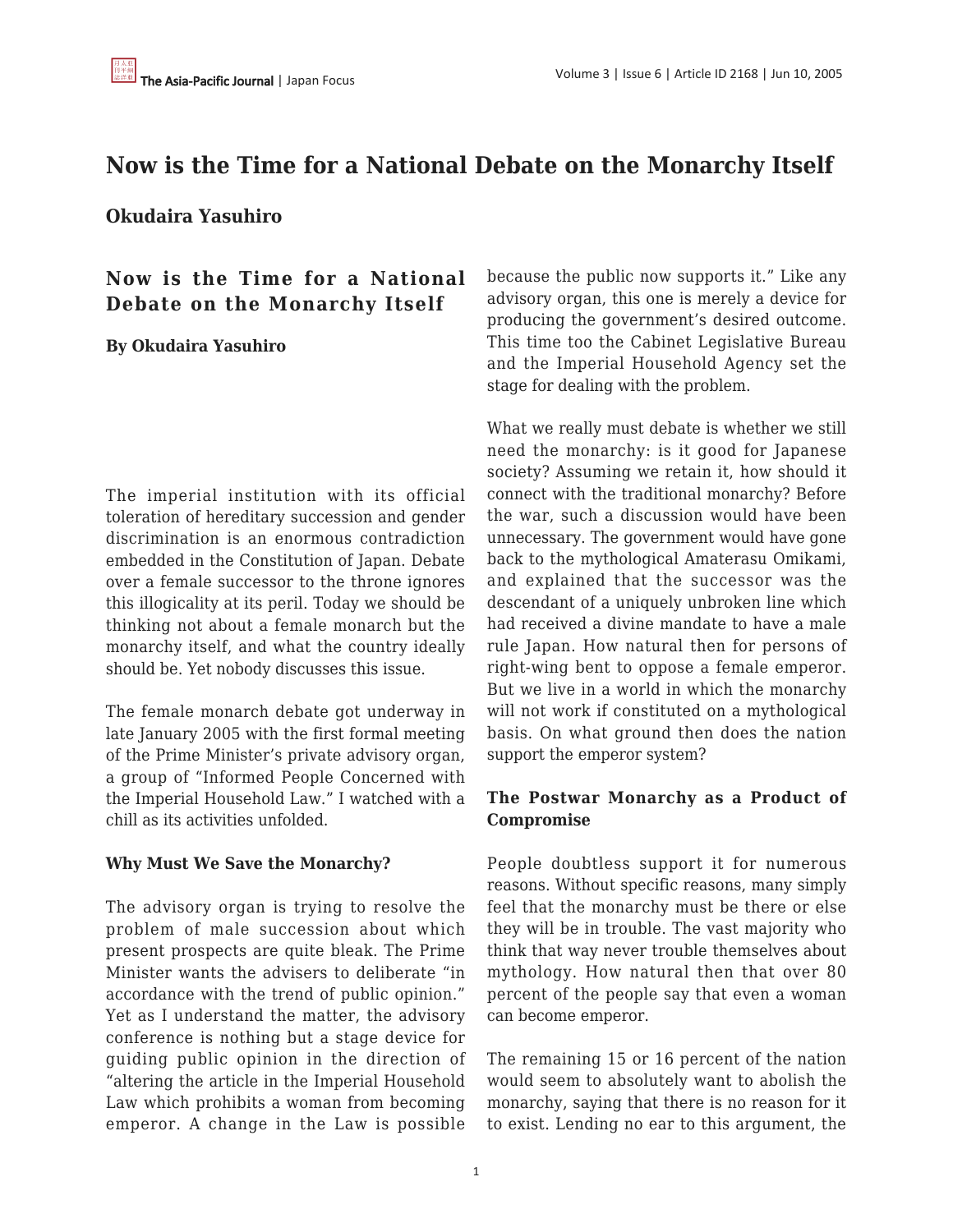usual discussion is proceeding with ceremony. All they do is argue, with "retaining" the emperor system as the premise, about how to justify it and to revise the law.

Historically speaking, the present Imperial Household Law, stipulating only male succession to the throne, was simply a provisional measure. At that time the most that ruling elites could do was to retain the monarchy while worrying about how the occupation army might react. Luckily it went well, and they were greatly relieved. Never once did the occupation army insist on gender equality.

GHQ retained "traditional" aspects of the monarchy because it knew the use-value of an institution that had the "traditional" and "historical" power to make people grovel. If the occupation army had stood firmly on the principle of democracy it would never have retained the monarchy. The Americans even inserted into the Constitution, which should extol democracy, the words "hereditary succession". Clearly, they retained the monarchy in a way that contradicted democratization. Even the Imperial Household Law was the product of a compromise between GHQ, which did not want a monarchy under the terms of the Meiji Constitution, and Japan's leaders who did.

## **Imperial Family Members Who Have Neither Freedom Nor Privacy**

Compromise means avoiding debate over essentials. That's why, at some point in the postwar period, we sorely needed a national debate on what the monarchy meant. But we never had one, and the government thought that was just fine. Today's dispute over a female emperor is a replay of this scenario. I can't help but feel that nearly sixty years after the end of the war, we are still making this sort of compromise.

To being with, the question is being posed incorrectly. Having started with the problem of succession to the throne and become deadlocked on how to handle it, they are trying a new method that had once been inconceivable.

We couldn't have a discussion over the fundamental question because the Constitution stipulates retention of the emperor system. Chapter 1 specifies a hereditary monarchy. Now, unfortunately, the monarchy lives in the heart of the nation. It will probably never be discussed. But I would like people to think about members of the imperial family who will be forced to go on leading uncomfortable lives. They are given special privileges but, at the same time, are treated like film celebrities, as seen in weekly womens' magazines.

One might say that the nation has stripped imperial family members of their privacy on the premise that they have privileges. However, I see no discussion about whether we should let this situation stand or go on victimizing them?

### **The Debate on Constitutional Revision**

I wish to have a discussion at some point about abolishing the symbol emperor system. That entails revising the Constitution. But right now we are still politically weak and unable to do it. Before this problem arose in the 1990s, and particularly since the start of the present century, many people including my friends often argued that, since the government wants to revise Article Nine, why shouldn't we support revising the Constitution in order to abolish the monarchy: that is to say, Article One (position of the emperor and popular sovereignty), Two (succession to the imperial throne) and Eight (imperial house property and endowments)?

But we lack the power to present the problem as we see it. In a situation where over 80 percent of the public approve of a female